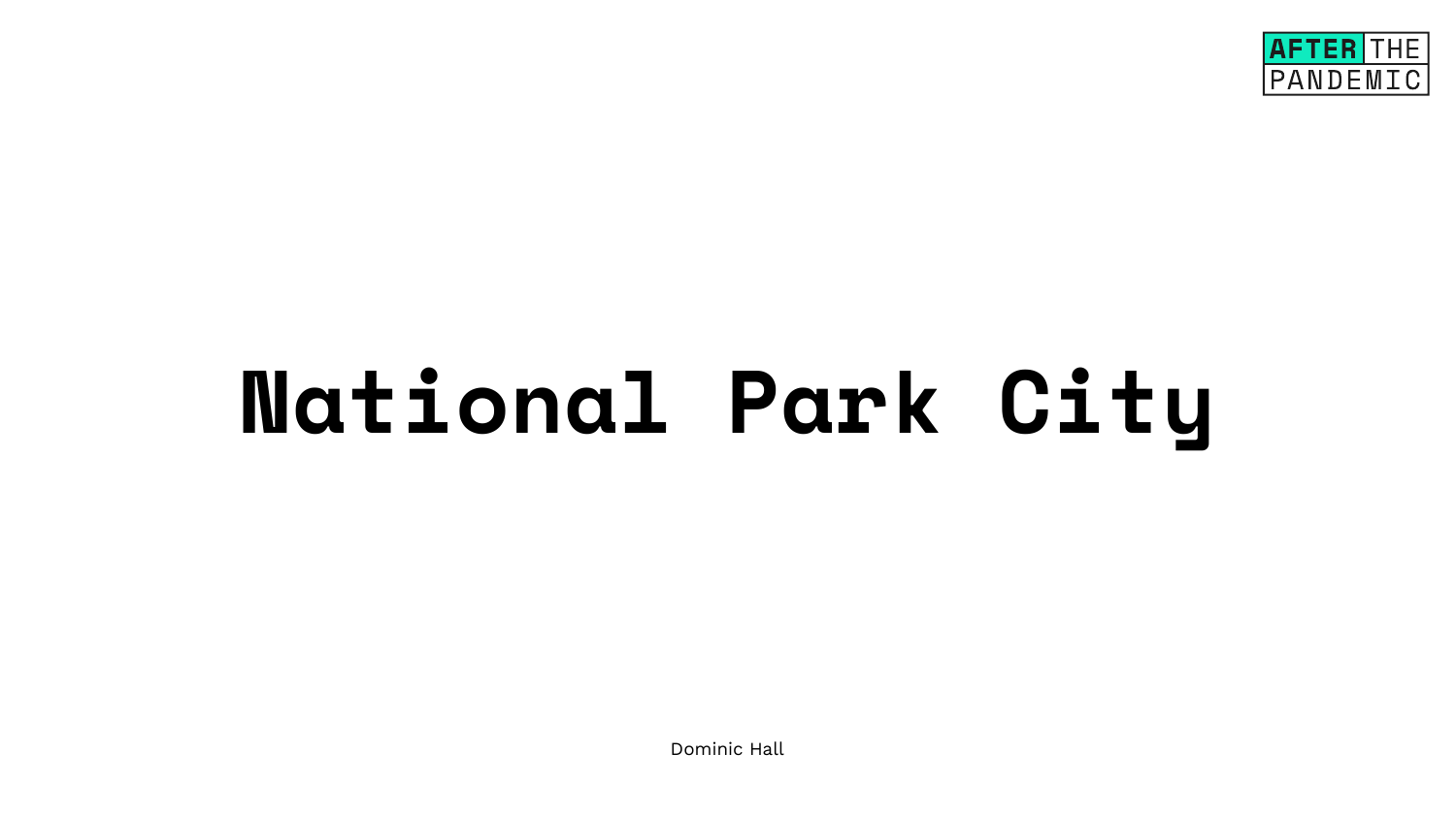## **National Park City**

Dominic Hall of the Glasgow National Park City initiative proposes how we can reimagine the city we live in to be greener, healthier and more biodiverse.

What if Glasgow's response to Covid was to become a National Park City?

The concept of a National Park City is intertwined with that question… What if??

What if you took the principles of a National Park and applied them to a city? What if you took the basic concept that the protection and enjoyment of a place's culture and natural heritage should be at the top of your priorities?

This is not just imagination talking: London National Park City became a World first when it was declared in July 2019, and the National Park City Foundation has an ambition for 25 National Park Cities worldwide by 2025.

Last year the Foundation published a Universal Charter for National Park Cities. The Charter sets out an overall vision – it gives guiding principles and recognises that each NPC will develop uniquely around people and communities acting together on the specific needs and priorities of their own cities in order to make them greener, healthier, fairer and more harmonious places to live.

We think Glasgow can be a frontrunner in the growing international National Park City (NPC) movement, and that Glasgow NPC can be a catalyst for a shared vision for a greener, healthier and wilder City, where people, places and nature are better connected.

In a city already suffering from huge health inequalities, faced with a pandemic which has affected the quality of life of Glasgow's most vulnerable people – can there be a more important time to work towards a greener, wilder, healthier and more equitable City that improves quality of life for everyone?

In all crises there can be opportunities and rays of light. We've seen communities pull together and people helping each other with basic needs. We've clapped for our carers, delivered neighbours shopping and taken solace in the value of simple things – a walk with family, visits to local greenspaces, daily exercise.